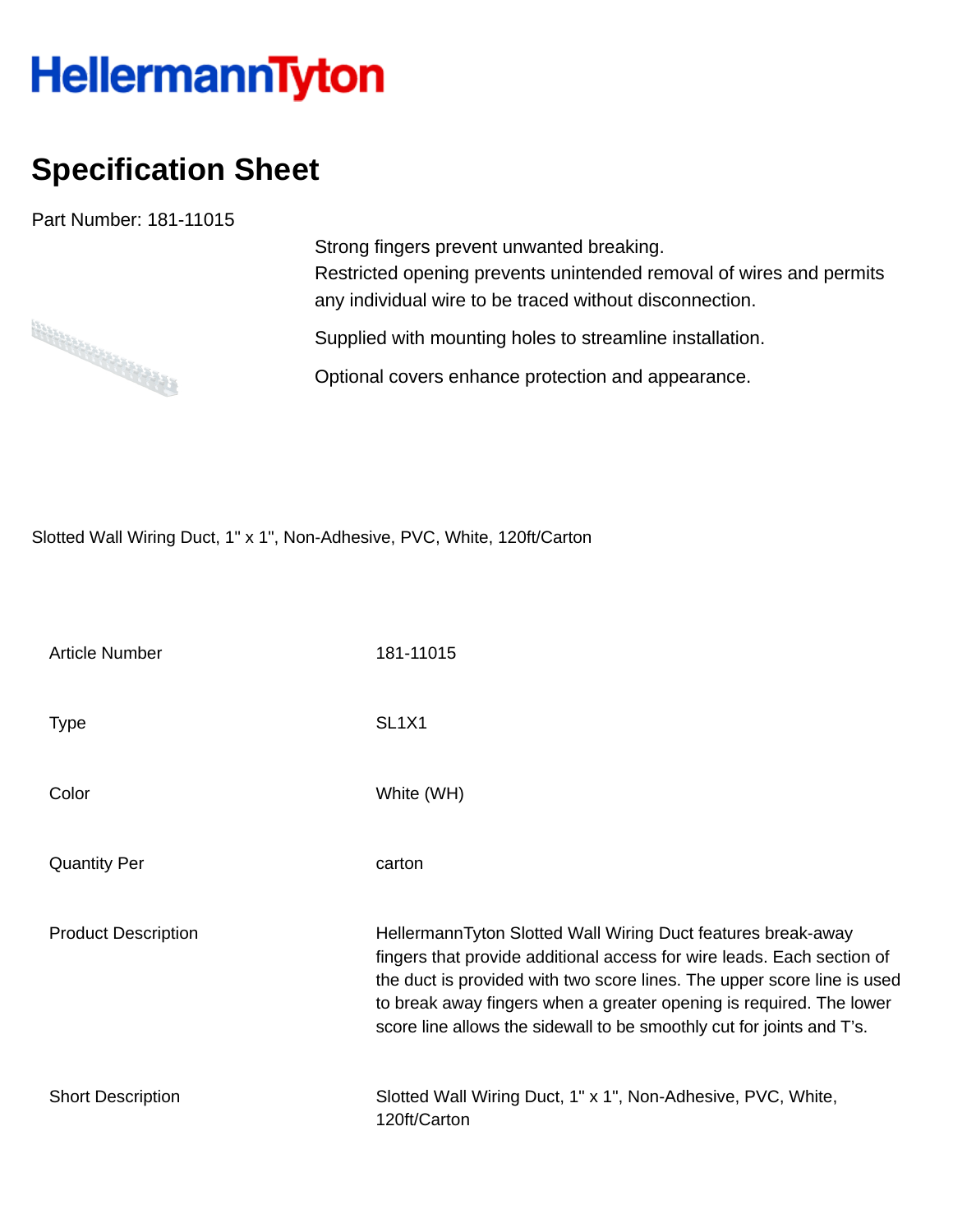Global Part Name SL1X1-PVC-WH

| <b>Technical Description</b> | Non-Adhesive |
|------------------------------|--------------|
|------------------------------|--------------|

| Length L (Imperial) | 6.0 |
|---------------------|-----|
|---------------------|-----|

- Length L (Metric) 1.83
- Fixation Method Non-Adhesive
- Width W (Imperial) 1.0
- Width W (Metric) 25.4
- Height H (Imperial) 1.06
- Height H (Metric) 26.9
- Mounting Hole Centers (Imperial) 4.0

| Material                 | Poly       |
|--------------------------|------------|
| <b>Material Shortcut</b> | <b>PVC</b> |

Flammability **Self-extinguishing** 

Polyvinylchloride (PVC)

Halogen Free No